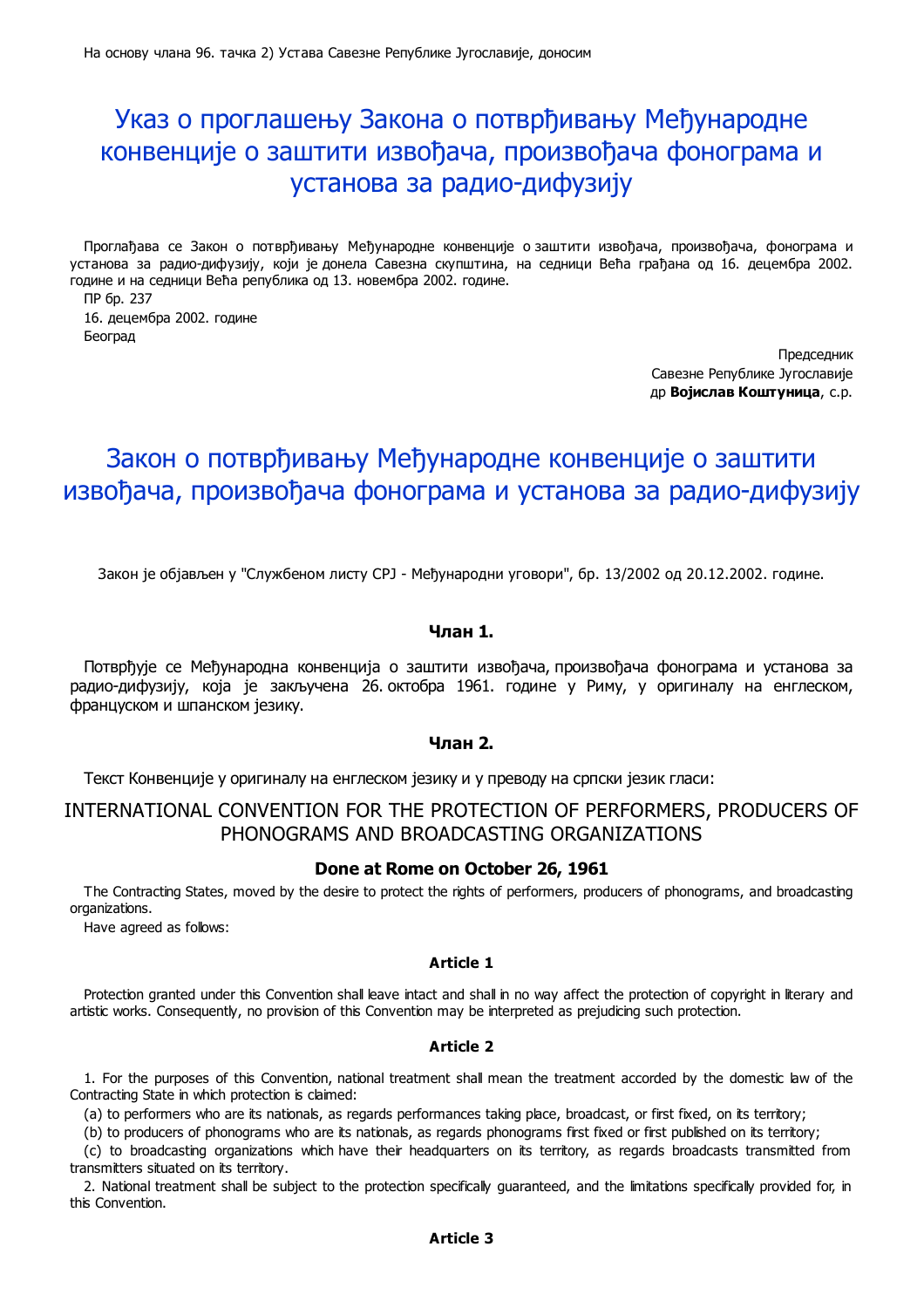For the purposes of this Convention:

(a) "performers" means actors, singers, musicians, dancers, and other persons who act, sing, deliver, declaim, play in, or otherwise perform literary or artistic works;

(b) "phonogram" means any exclusively aural fixation of sounds of a performance or of other sounds;

(c) "producer of phonograms" means the person who, or the legal entity which, first fixes the sounds of a performance or other sounds;

(d) "publication" means the offering of copies of a phonogram to the public in reasonable quantity;

(e) "reproduction" means the making of a copy or copies of a fixation;

(f) "broadcasting" means the transmission by wireless means for public reception of sounds or of images and sounds;

(g) "rebroadcasting" means the simultaneous broadcasting by one broadcasting organization of the broadcast of another broadcasting organization.

# **Article 4**

Each Contracting State shall grant national treatment to performers if any of the following conditions is met:

(a) the performance takes place in another Contracting State;

(b) the performance is incorporated in a phonogram which is protected under Article 5 of this Convention.

(c) the performance, not being fixed on a phonogram, is carried by a broadcast which is protected by Article 6 of this Convention.

# **Article 5**

1. Each Contracting State shall grant national treatment to producers of phonograms if any of the following conditions is met:

(a) the producer of the phonogram is a national of another Contracting State (criterion of nationality);

(b) the first fixation of the sound was made in another Contracting State (criterion of fixation);

(c) the phonogram was first published in another Contracting State (criterion of publication).

2. If a phonogram was first published in a non-contracting State but if it was also published, within thirty days of its first publication, in a Contracting State (simultaneous publication), it shall be considered as first published in the Contacting State.

3. By means of a notification deposited with the Secretary-General of the United Nations, any Contracting State may declare that it will not apply the criterion of publication or, alternatively, the criterion of fixation. Such notification may be deposited at the time or ratification, acceptance or accession, or at any time thereafter; in the last case, it shall become effective six months after it has been deposited.

# **Article 6**

1. Each Contracting State shall grant national treatment to broadcasting organizations if either of the following conditions is met:

(a) the headquarters of the broadcasting organization is situated in another Contracting State;

(b) the broadcast was transmitted from a transmitter situated in another Contracting State.

2. By means of a notification deposited with the Secretary-General of the United Nations, any Contracting State may declare that it will protect broadcasts only if the headquarters of the broadcasting organizations is situated in another Contracting State and the broadcast was transmitted from a transmitter situated in the same Contracting State. Such notification may be deposited at the time of ratification, acceptance or accession, or at any time thereafter; in the last case, it shall become effective six months after it has been deposited.

# **Article 7**

1. The protection provided for performers by this Convention shall include the possibility of preventing:

(a) the broadcasting and the communication to the public, without their consent, of their performance, except where the performance used in the broadcasting or the public communication is itself already a broadcast performance or is made from a fixation;

(b) the fixation, without their consent, of their unfixed performance;

(c) the reproduction, without their consent, of a fixation of their performance:

(i) if the original fixation itself was made without their consent;

(ii) if the reproduction is made for purposes different from those for which the performers gave their consent;

(iii) if the original fixation was made in accordance with the provisions of Article 15, and the reproduction is made for purposes different from those referred to in those provisions.

2. (1) If broadcasting was consented to by the performers, it shall be a matter for the domestic law of the Contracting State where protection is claimed to regulate the protection against rebroadcasting, fixation for broadcasting purposes and the reproduction of such fixation for broadcasting purposes.

(2) The terms and conditions governing the use by broadcasting organizations of fixations made for broadcasting purposes shall be determined in accordance with the domestic law of the Contracting State where protection is claimed.

(3) However, the domestic law referred to in sub-paragraphs (1) and (2) of this paragraph shall not operate to deprive performers of the ability to control, by contract, their relations with broadcasting organizations.

## **Article 8**

Any Contracting State may, by its domestic laws and regulations, specify the manner in which performers will be represented in connection with the exercise of their rights if several of them participate in the same performance.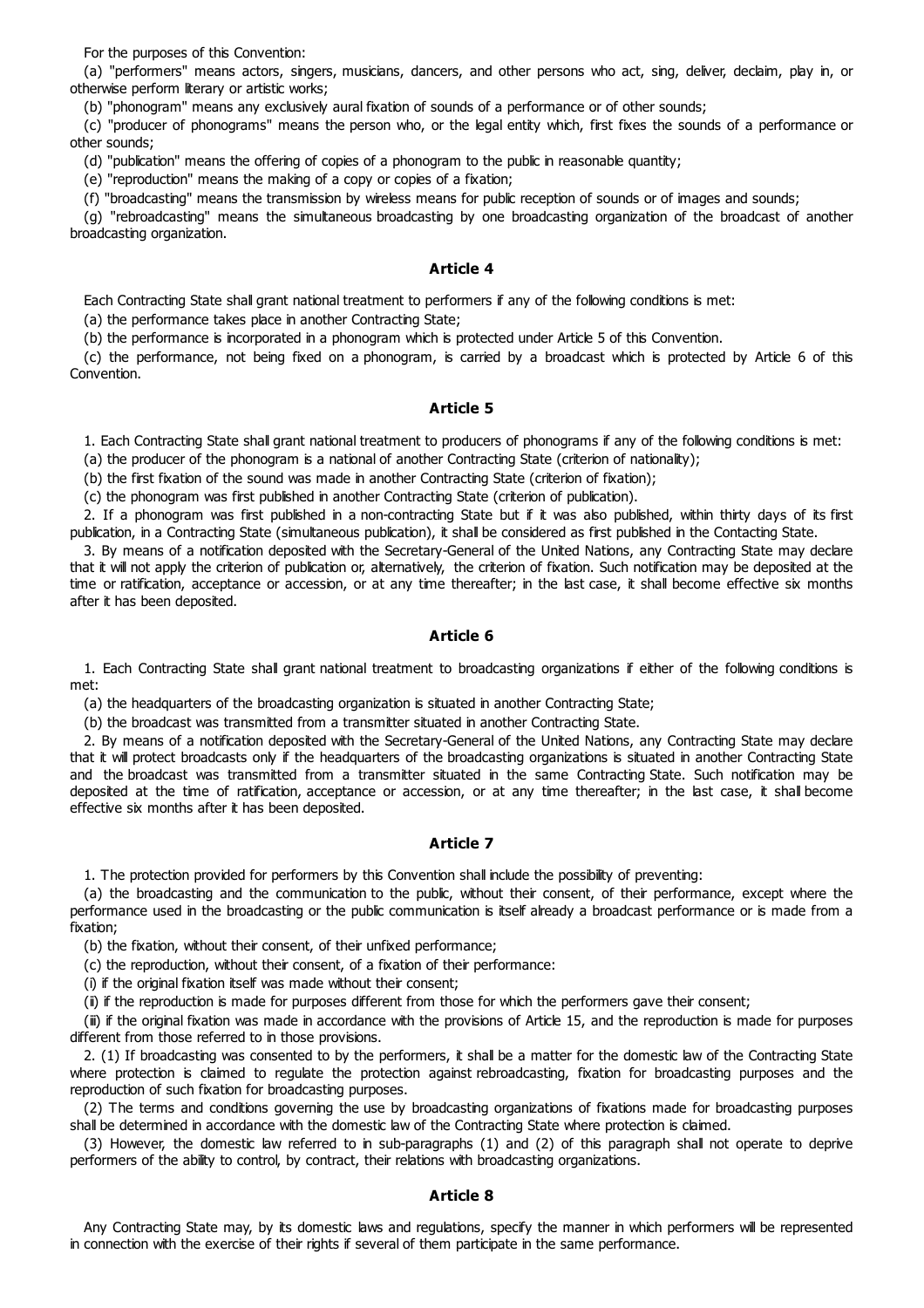# **Article 9**

Any Contracting State may, by its domestic laws and regulations, extend the protection provided for in this Convention to artists who do not perform literary or artistic works.

#### **Article 10**

Producers of phonograms shall enjoy the right to authorize or prohibit the direct or indirect reproduction of their phonograms.

# **Article 11**

If, as a condition of protecting the rights of producers of phonograms, or of performers, or both, in relation to phonograms, a Contracting State, under its domestic law, requires compliance with formalities, these shall be considered as fulfilled if all the copies in commerce of the published phonogram or their containers bear a notice consisting or the symbol (P), accompanied by the year date of the first publication, placed in such a manner as to give reasonable notice of claim of protection; and if the copies or their containers do not identify the producer or the licensee of the producer (by carrying his name, trade mark or other appropriate designation), the notice shall also include the name of the owner of the rights of the producer; and, furthermore, if the copies or their containers do not identify the principal performers, the notice shall also include the name of the person who, in the country in which the fixation was effected, owns the rights of such performers.

#### **Article 12**

If a phonogram published for commercial purposes, or a reproduction of such phonogram, is used directly for broadcasting or for any communication to the public, a single equitable remuneration shall be paid by the user to the performers, or to the producers of the phonograms, or to both. Domestic law may, in the absence of agreement between these parties, lay down the conditions as to the sharing of this remuneration.

### **Article 13**

Broadcasting organizations shall enjoy the right to authorize or prohibit:

(a) the rebroadcasting of their broadcasts;

(b) the fixation of their broadcasts;

(c) the reproduction:

(i) of fixations, made without their consent, of their broadcasts;

(ii) of fixations, made in accordance with the provisions of Article 15, of their broadcasts, if the reproduction is made for purposes different from those referred to in those provisions;

(d) the communication to the public of their television broadcasts if such communication is made in places accessible to the public against payment of an entrance fee; it shall be a matter for the domestic law of the State where protection of this right is claimed to determine the conditions under which it may be exercised.

#### **Article 14**

The term of protection to be granted under this Convention shall last at least until the end of a period of twenty years computed from the end of the year in which:

(a) the fixation was made - for phonograms and for performances incorporated therein;

(b) the performance took place - for performance not incorporated in phonograms;

(c) the broadcast took place - for broadcasts.

# **Article 15**

1. Any Contracting State may, in its domestic laws and regulations, provide for exceptions to the protection guaranteed by this Convention as regards:

(a) private use;

(b) use of short excerpts in connection with the reporting of current events;

(c) ephemeral fixation by a broadcasting organization by means of its own facilities and for its own broadcasts;

(d) use solely for the purposes of teaching or scientific research.

2. Irrespective of paragraph 1 of this Article, any Contracting State may, in its domestic laws and regulations, provides for the same kinds of limitations with regard to the protection of performers, producers of phonograms and broadcasting organizations, as it provides for, in its domestic laws and regulations, in connection with the protection of copyright in literary and artistic works. However, compulsory licenses may be provided for only to the extent to which they are compatible with this Convention.

#### **Article 16**

1. Any State, upon becoming party to this Convention, shall be bound by all the obligations and shall enjoy all the benefits thereof. However, a State may at any time, in a notification deposited with the Secretary-General of the United Nations, declare that:

(a) as regards Article 12:

(i) it will not apply the provisions of that Article;

(ii) it will not apply the provisions of that Article in respect of certain uses;

(iii) as regards phonograms the producer of which is not a national of another Contracting State, it will not apply that Article;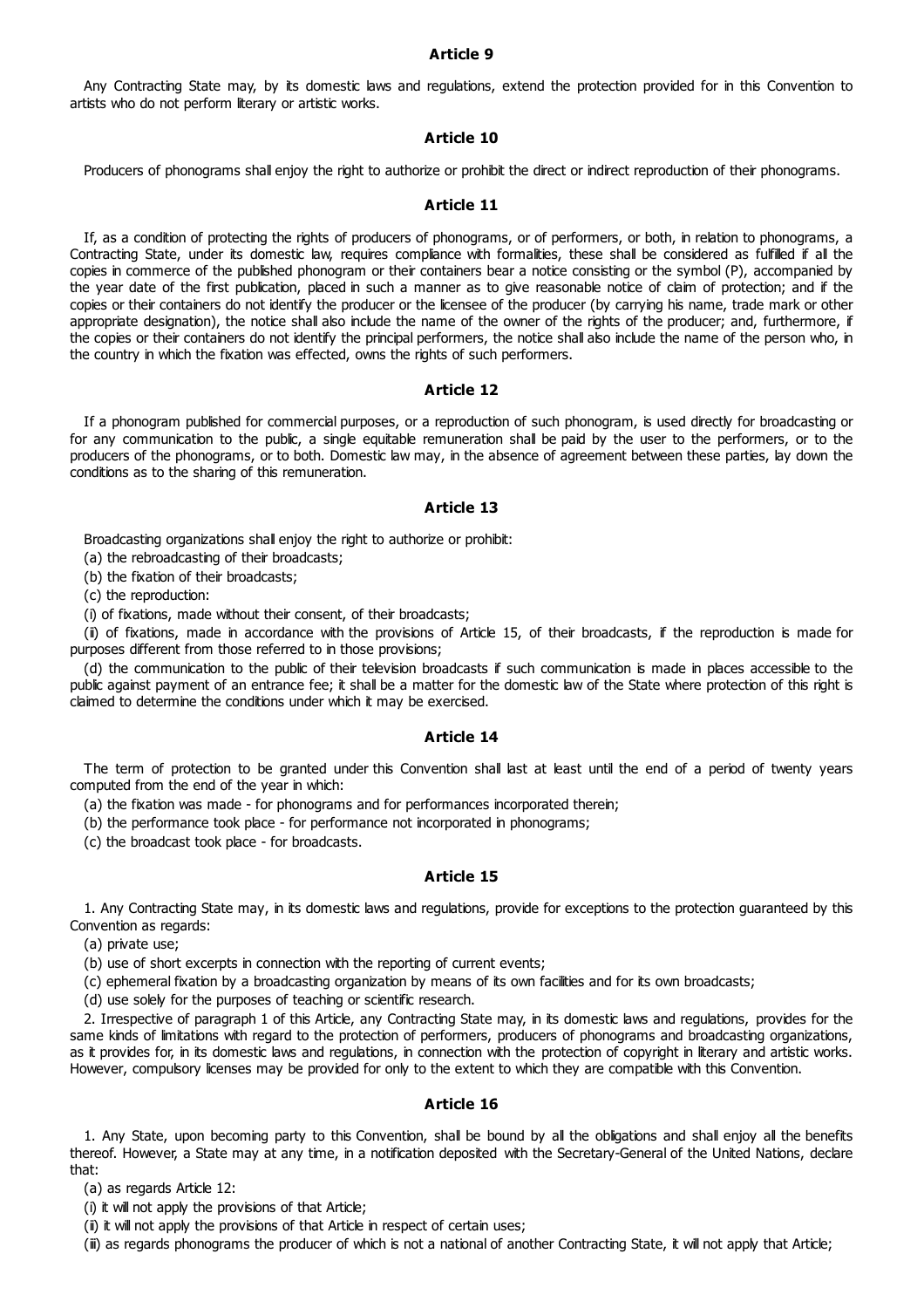(iv) as regards phonograms the producer of which is a national of another Contracting State, it will limit the protection provided for by that Article to the extent to which, and to the term for which, the latter State grants protection to phonograms first fixed by a national of the State making the declaration; however, the fact that the Contracting State of which the producer is a national does not grant the protection to the same beneficiary or beneficiaries as the State making the declaration shall not be considered as a difference in the extent of the protection;

(b) as regards Article 13, it will not apply item (d) of that Article; if a Contracting State makes such a declaration, the other contracting States shall not be obliged to grant the right referred to in Article 13, item (d), to broadcasting organizations whose headquarters are in that State.

2. If the notification referred to in paragraph 1 of this Article is made after the date of the deposit of the instrument of ratification, acceptance or accession, the declaration will become effective six months after it has been deposited.

## **Article 17**

Any State which, on October 26, 1961, grants protection to producers of phonograms solely on the basis of the criterion of fixation may, by a notification deposited with the Secretary-General of the United Nations at the time of ratification, acceptance or accession, declare that it will apply, for the purposes of Article 5, the criterion of fixation alone and, for the purposes of paragraph 1(a)(iii) and (iv) of Article 16, the criterion of fixation instead of the criterion of nationality.

# **Article 18**

Any State which has deposited a notification under paragraph 3 of Article 5, paragraph 2 of Article 6, paragraph 1 of Article 16 or Article 17, may, by a further notification deposited with the Secretary-General of the United Nations, reduce its scope or withdraw it.

# **Article 19**

Notwithstanding anything in this Convention, once a performer has consented to the incorporation of his performance in a visual or audio-visual fixation, Article 7 shall have no further application.

#### **Article 20**

1. This Convention shall not prejudice rights acquired in any Contracting State before the date of coming into force of this Convention for that State.

2. No Contracting State shall be bound to apply the provisions of this Convention to performances or broadcasts which took place, or to phonograms which were fixed, before the date of coming into force of this Convention for that State.

#### **Article 21**

The protection provided for in this Convention shall not prejudice any protection otherwise secured to performers, producers of phonograms and broadcasting organizations.

# **Article 22**

Contracting States reserve the right to enter into special agreements among themselves in so far as such agreements grant to performers, producers of phonograms or broadcasting organizations more extensive rights than those granted by this Convention or contain other provisions not contrary to this Convention.

# **Article 23**

This Convention shall be deposited with the Secretary-General of the United Nations. It shall be open until June 30, 1962, for signature by any State invited to the Diplomatic Conference on the International Protection of Performers, Producers of Phonograms and Broadcasting Organizations which is a party to the Universal Copyright Convention or a member of the International Union for the Protection of Literary and Artistic Works.

### **Article 24**

1. This Convention shall be subject to ratification or acceptance by the signatory States.

2. This Convention shall be open for accession by any State invited to the Conference referred to in Article 23, and by any State Member of the United Nations, provided that in either case such State is a party to the Universal Copyright Convention or a member of the International Union for the Protection of Literary and Artistic Works.

3. Ratification, acceptance or accession shall be effected by the deposit of an instrument to that effect with the Secretary-General of the United Nations.

## **Article 25**

1. This Convention shall come into force three months after the date of deposit of the sixth instrument of ratification, acceptance or accession.

2. Subsequently, this Convention shall come into force in respect of each State three months after the date of deposit of its instrument of ratification, acceptance or accession.

#### **Article 26**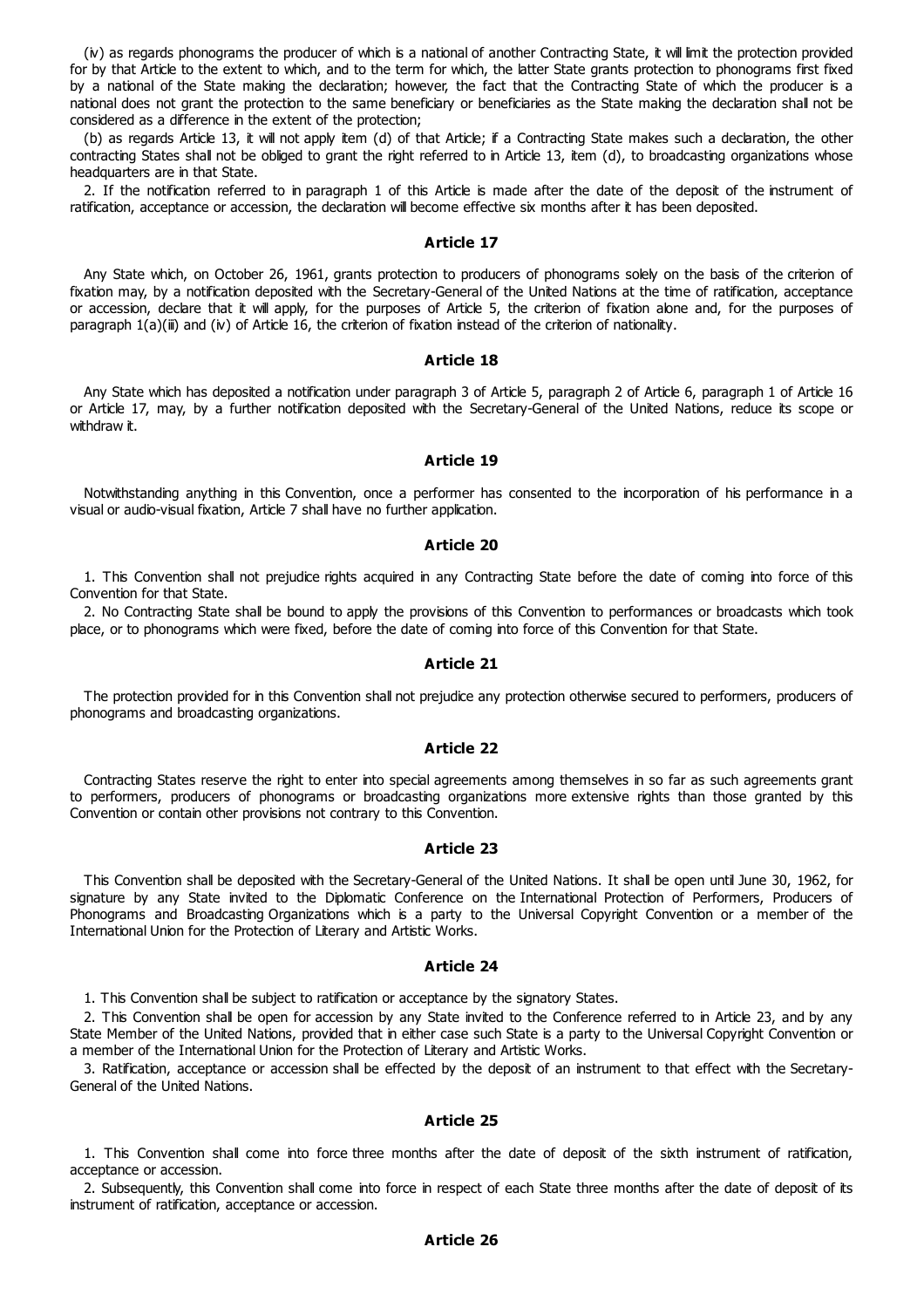1. Each Contracting State undertakes to adopt, in accordance with its Constitution, the measures necessary to ensure the application of this Convention.

2. At the time of deposit of its instrument of ratification, acceptance or accession, each State must be in a position under its domestic law to give effect to the terms of this Convention.

#### **Article 27**

1. Any State may, at the time of ratification, acceptance or accession, or at any time thereafter, declare by notification addressed to the Secretary-General of the United Nations that this Convention shall extend to all or any of the territories for whose international relations it is responsible, provided that the Universal Copyright Convention or the International Convention for the Protection of Literary and Artistic Works applies to the territory or territories concerned. This notification shall take effect three months after the date of its receipt.

2. The notifications referred to in paragraph 3 of Article 5, paragraph 2 of Article 6, paragraph 1 of Article 16 and Articles 17 and 18, may be extended to cover all or any of the territories referred to in paragraph 1 of this Article.

#### **Article 28**

1. Any Contracting State may denounce this Convention, on its own behalf or on behalf of all or any of the territories referred to in Article 27.

2. The denunciation shall be effected by a notification addressed to the Secretary-General of the United Nations and shall take effect twelve months after the date of receipt of the notification.

3. The right of denunciation shall not be exercised by a Contracting State before the expiry of a period of five years from the date on which the Convention came into force with respect to that State.

4. A Contracting State shall cease to be a party to this Convention from that time when it is neither a party to the Universal Copyright Convention nor a member of the International Union for the Protection of Literary and Artistic Works.

5. This Convention shall cease to apply to any territory referred to in Article 27 from that time when neither the Universal Copyright Convention nor the International Convention for the Protection of Literary and Artistic Works applies to that territory.

# **Article 29**

1. After this Convention has been in force for five years, any Contracting State may, by notification addressed to the Secretary-General of the United Nations, request that a conference be convened for the purpose of revising the Convention. The Secretary-General shall notify all Contracting States of this request. If, within a period of six months following the date of notification by the Secretary-General of the United Nations, not less than one half of the Contracting States notify him of their concurrence with the request, the Secretary-General shall inform the Director-General of the International Labor Office, the Director-General of the United Nations Educational, Scientific and Cultural Organization and the Director of the Bureau of the International Union for the Protection of Literary and Artistic Works, who shall convene a revision conference in co-operation with the Intergovernmental Committee provided for in Article 32.

2. The adoption of any revision of this Convention shall require an affirmative vote by two-thirds of the States attending the revision conference, provided that this majority includes two-thirds of the States which, at the time of the revision conference, are parties to the Convention.

3. In the event of adoption of a Convention revising the Convention in whole or in part, and unless the revising Convention provides otherwise:

(a) this Convention shall cease to be open to ratification, acceptance or accession as from the date of entry into force of the revising Convention;

(b) this Convention shall remain in force as regards relations between or with Contracting States which have not become parties to the revising Convention.

# **Article 30**

Any dispute which may arise between two or more Contracting States concerning the interpretation or application of this Convention and which is not settled by negotiation shall, at the request of any one of the parties to the dispute, be referred to the International Court of Justice for decision, unless they agree to another mode of settlement.

### **Article 31**

Without prejudice to the provisions of paragraph 3 of Article 5, paragraph 2 of Article 6, paragraph 1 of Article 16 and Article 17, no reservation may be made to this Convention.

# **Article 32**

1. An Intergovernmental Committee is hereby established with the following duties:

(a) to study questions concerning the application and operation of this Convention; and

(b) to collect proposals and to prepare documentation for possible revision of this Convention.

2. The Committee shall consist of representatives of the Contracting States, chosen with due regard to equitable geographical distribution. The number of members shall be six if there are twelve Contracting States or less, nine if there are thirteen to eighteen Contracting States and twelve if there are more than eighteen Contracting States.

3. The Committee shall be constituted twelve months after the Convention comes into force by an election organized among the Contracting States, each of which shall have one vote, by the Director-General of the International Labor Office, the Director-General of the United Nations Educational, Scientific and Cultural Organization and the Director of the Bureau of the International Union for the Protection of Literary and Artistic Works, in accordance with rules previously approved by a majority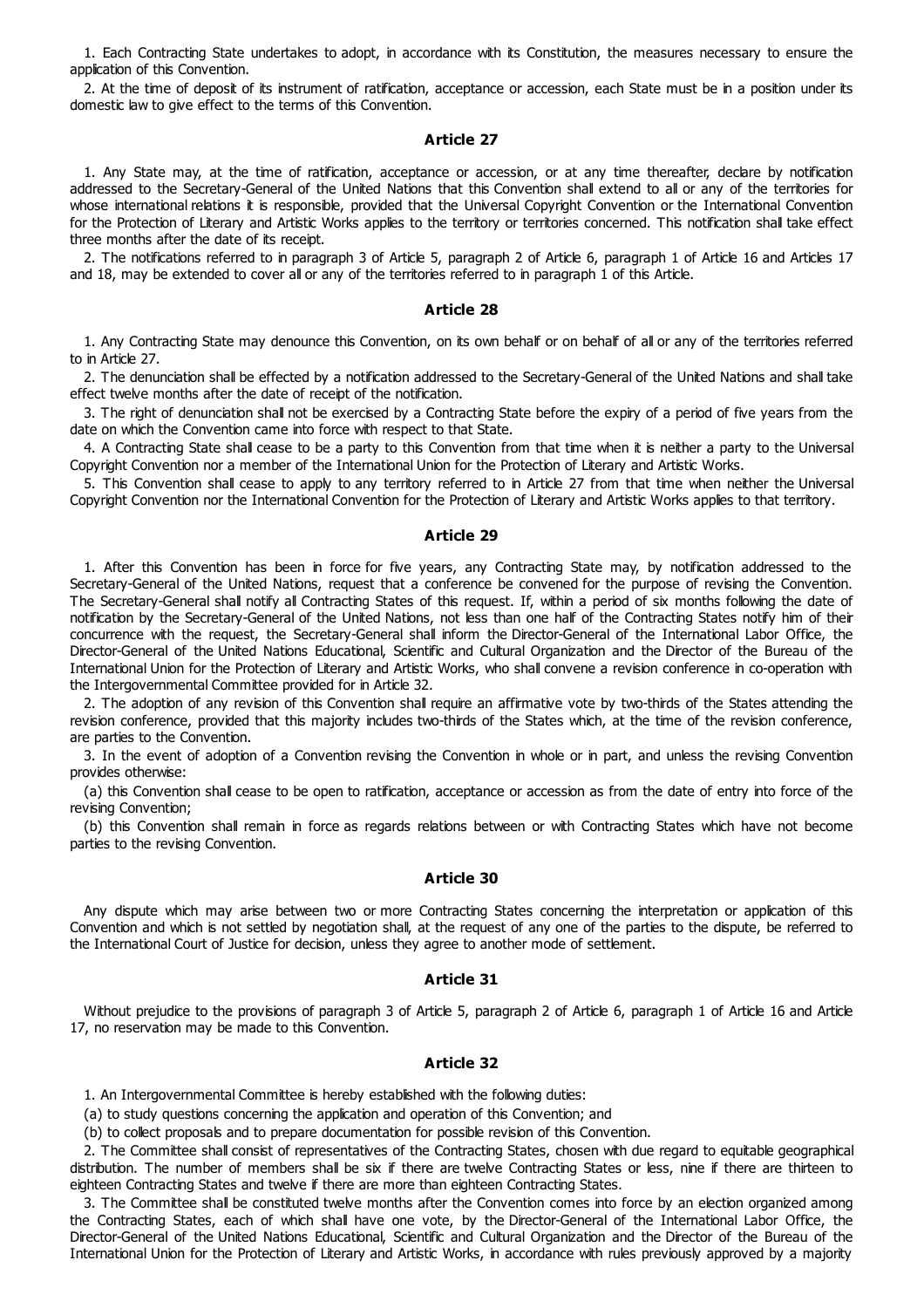of all Contracting States.

4. The Committee shall elect its Chairman and officers. It shall establish its own rules of procedure. These rules shall in particular provide for the future operation of the Committee and for a method of selecting its members for the future in such a way as to ensure rotation among the various Contracting States.

5. Officials of the International Labor Office, the United Nations Educational, Scientific and Cultural Organization and the Bureau of the International Union for the Protection of Literary and Artistic Works, designated by the Directors-General and the Director thereof, shall constitute the Secretariat of the Committee.

6. Meetings of the Committee, which shall be convened whenever a majority of its members deems it necessary, shall be held successively at the headquarters of the International Labor Office, the United Nations Educational, Scientific and Cultural Organization and the Bureau of the International Union for the Protection of Literary and Artistic Works.

7. Expenses of members of the Committee shall be borne by their respective governments.

# **Article 33**

1. The present Convention is drawn up in English, French and Spanish, the three texts being equally authentic.

2. In addition, official texts of the present Convention shall be drawn up in German, Italian and Portuguese.

# **Article 34**

1. The Secretary-General of the United Nations shall notify the States invited to the Conference referred to in Article 23 and every State Member of the United Nations, as well as the Director-General of the International Labor Office, the Director-General of the United Nations Educational, Scientific and Cultural Organization and the Director of the Bureau of the International Union for the Protection of Literary and Artistic Works:

(a) of the deposit of each instrument of ratification, acceptance or accession;

(b) of the date of entry into force of the Convention;

(c) of all notifications, declarations or communications provided for in this Convention;

(d) if any of the situations referred to in paragraphs 4 and 5 of Article 28 arise.

2. The Secretary-General of the United Nations shall also notify the Director-General of the International Labor Office, the Director-General of the United Nations Educational, Scientific and Cultural Organization and the Director of the Bureau of the International Union for the Protection of Literary and Artistic Works of the requests communicated to him in accordance with Article 29, as well as of any communication received from the Contracting States concerning the revision of the Convention.

In faith whereof, the undersigned, being duly authorized thereto, have signed this Convention.

Done at Rome, this twenty-sixth day of October 1961, in a single copy in the English, French and Spanish languages. Certified true copies shall be delivered by the Secretary-General of the United Nations to all the States invited to the Conference referred to in Article 23 and to every State Member of the United Nations, as well as to the Director-General of the International Labor Office, the Director-General of the United Nations Educational, Scientific and Cultural Organization and the Director of the Bureau of the International Union for the Protection of Literary and Artistic Works.

# МЕЂУНАРОДНА КОНВЕНЦИЈА О ЗАШТИТИ ИЗВОЂАЧА, ПРОИЗВОЂАЧА ФОНОГРАМА И УСТАНОВА ЗА РАДИО-ДИФУЗИЈУ

# **(Римска конвенција - од 26. октобра 1961)**

Државе уговорнице, покренуте жељом да заштите право извођача, произвођача фонограма и установа за радиодифузију,

сложиле су се о следећем:

#### **Члан 1.**

Заштита призната овом конвенцијом не дира и не утиче ни у ком погледу на заштиту ауторског права на књижевним и уметничким делима. Сходно томе, ниједна одредба ове конвенције не може се протумачити тако да наноси повреду тој заштити.

#### **Члан 2.**

1. Под националним третманом, у смислу ове конвенције, подразумевају се права која држава уговорница на чијој територији се тражи заштита, признаје по своме националном законодавству:

(а) извођачима, који су њени држављани, за извођења која се врше, која су емитована или први пут забележена на њеној територији;

(б) произвођачима фонограма, својим држављанима, за фонограме који су први пут објављени или забележени на њеној територији;

(ц) установама за радио-дифузију чије се седиште налази на њеној територији, за радио-емисије извршене од стране емисионих предузећа која се налазе на њеној територији.

2. Национални третман биће предмет посебно гарантоване заштите уз вођење рачуна о ограничењима која су изричито предвиђена овом конвенцијом.

#### **Члан 3.**

У смислу ове конвенције:

(а) "извођачи" су глумци, певачи, музичари, играчи и друга лица која представљају, певају, рецитују, декламују, играју или изводе на било који други начин књижевна или уметничка дела;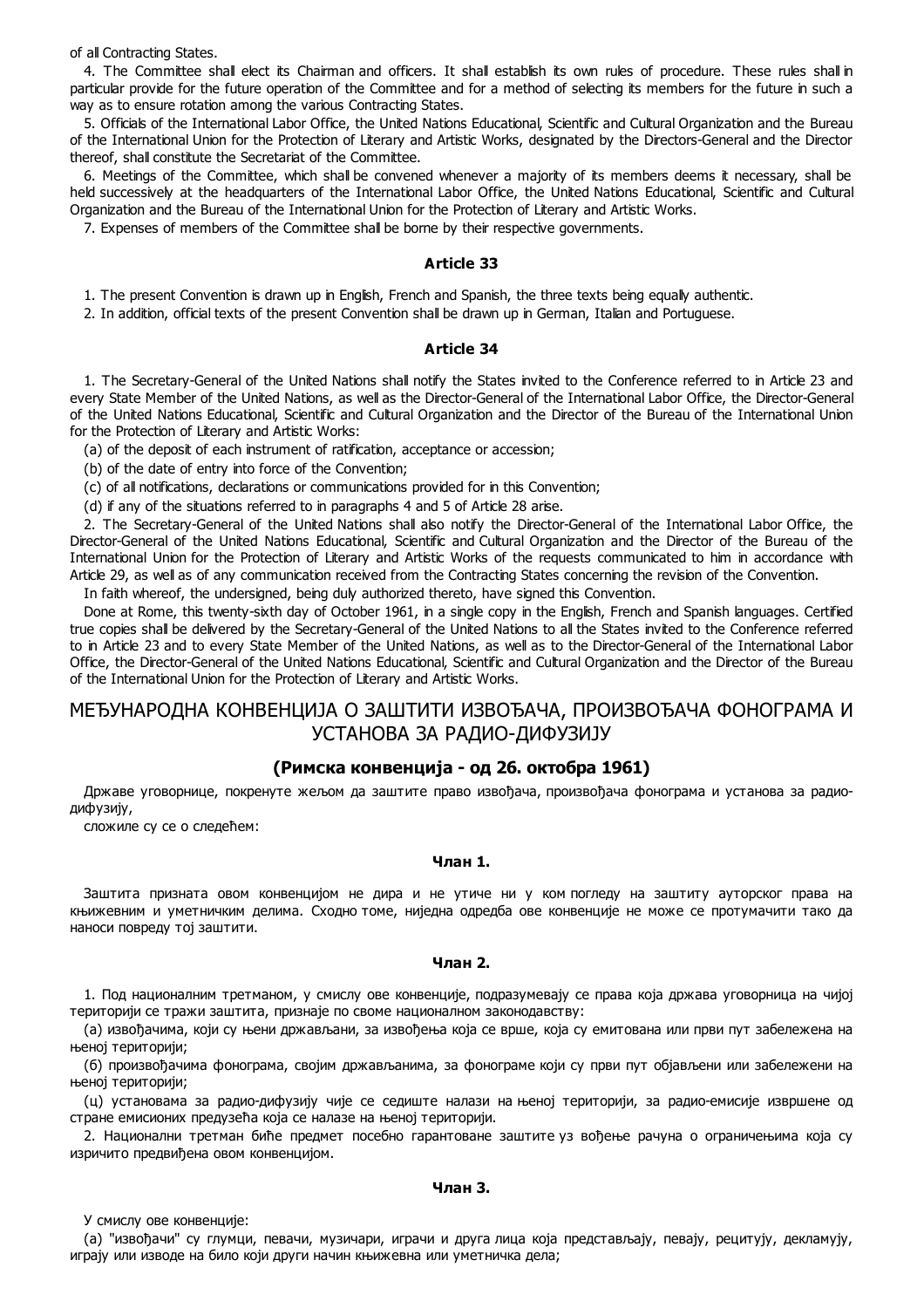(б) "фонограм" значи свако искључиво звучно бележење звукова извођења или других звукова;

(ц) "произвођач фонограма" значи физичко или правно лице које прво забележи звуке извођења или друге звуке;

(д) "објављивање" значи стављање на располагање јавности примерака неког фонограма у разумној количини;

(е) "репродуковање" значи прављење једне или више копија неког снимка;

(ф) "емитовање" значи емитовање звукова или слика и звукова бежичним путем у циљу пријема од стране јавности;

(г) "реемисија" значи истовремено емитовање од стране једне установе за радио-дифузију емисије неке друге установе за радио-дифузију.

# **Члан 4.**

Свака држава уговорница признаће национални третман извођачима увек када буде испуњен један од следећих услова:

(а) ако се извођење врши у другој држави уговорници;

(б) ако је извођење отеловљено у фонограму заштићеном на основу члана 5. ове конвенције;

(ц) ако је извођење које није забележено на фонограму пренето путем емисије заштићене на основу члана 6. ове конвенције.

#### **Члан 5.**

1. Свака држава уговорница признаће национални третман произвођачима фонограма увек када буде испуњен један од следећих услова:

(а) ако је произвођач фонограма држављанин неке друге државе уговорнице (критеријум држављанства);

(б) ако је прво бележење звука извршено у другој држави уговорници (критеријум снимања);

(ц) ако је фонограм први пут био објављен у некој другој држави уговорници (критеријум објављивања).

2. Ако је прво објављивање извршено у држави која није уговорница, али је фонограм био објављен у некој другој држави уговорници у року од 30 дана од првог објављивања (истовремено објављивање), сматраће се да је тај фонограм био објављен први пут у држави уговорници.

3. Свака држава уговорница може путем обавештења депонованог код Генералног секретара Организације уједињених нација, да изјави да неће примењивати критеријум објављивања, или алтернативно, критеријум снимања. То обавештење може да се депонује у тренутку ратификације, прихватања или приступања, или у било ком другом тренутку; у овом последњем случају, оно дејствује тек по протеку шест месеци од депоновања.

#### **Члан 6.**

1. Свака држава уговорница признаће национални третман установама за радио-дифузију увек када буде испуњен један од следећих услова:

(а) ако се седиште установе за радио-дифузију налази у некој другој држави уговорници;

(б) ако је емисија преношена путем емисионе станице која се налази на територији неке друге државе уговорнице.

2. Свака држава уговорница може, путем нотификације депоноване код Генералног секретара Организације уједињених нација, да изјави да ће признати заштиту емисија само ако се седиште установе за радио-дифузију налази у некој другој држави уговорници и ако је емисија била вршена путем емисионе станице која се налази на територији исте државе уговорнице. Ова нотификација може бити извршена у тренутку ратификације, прихватања или приступања, или у сваком другом тренутку; у овом последњем случају, она дејствује тек по протеку шест месеци од депоновања.

# **Члан 7.**

1. Заштита предвиђена овом конвенцијом у корист извођача обухвата могућност да се спречи:

(а) радио-дифузија и саопштавање јавности њихових извођења без њихове сагласности, изузев када је извођење коришћено за радио-дифузију, или за саопштавање јавности већ само по себи радио-дифузно извођење, или извршено са снимка;

(б) бележење без њихове сагласности њихових незабележених извођења;

(ц) репродуковање без њихове сагласности њиховог снимљеног извођења:

i - ако је и само оригинално бележење било извршено без њихове сагласности;

ii - ако је репродуковање извршено за друге циљеве а не за оне за које су извођачи дали своју сагласност;

iii - ако је оригинално бележење било извршено у складу са одредбама члана 15, а било репродуковано за циљеве различите од оних који су предвиђени тим одредбама.

2. (1) Националном законодавству државе уговорнице на чијој територији се тражи заштита припада право да регулише заштиту против реемисије, бележења за циљеве радио-дифузије и репродуковање таквог снимка за циљеве радио-дифузије, кад је извођач пристао на радио-дифузију.

(2) Начин коришћења од стране установа за радио-дифузију снимака сачињених за циљеве емитовања на радију биће одређени у складу са националним законодавством државе уговорнице на чијој територији се тражи заштита.

(3) Међутим, национално законодавство поменуто у ставовима (1) и (2) овог члана, не може да лиши извођаче права да регулишу уговором своје односе са установом за радио-дифузију.

#### **Члан 8.**

Свака држава уговорница може својим националним законодавством одредити начине на које ће извођачи бити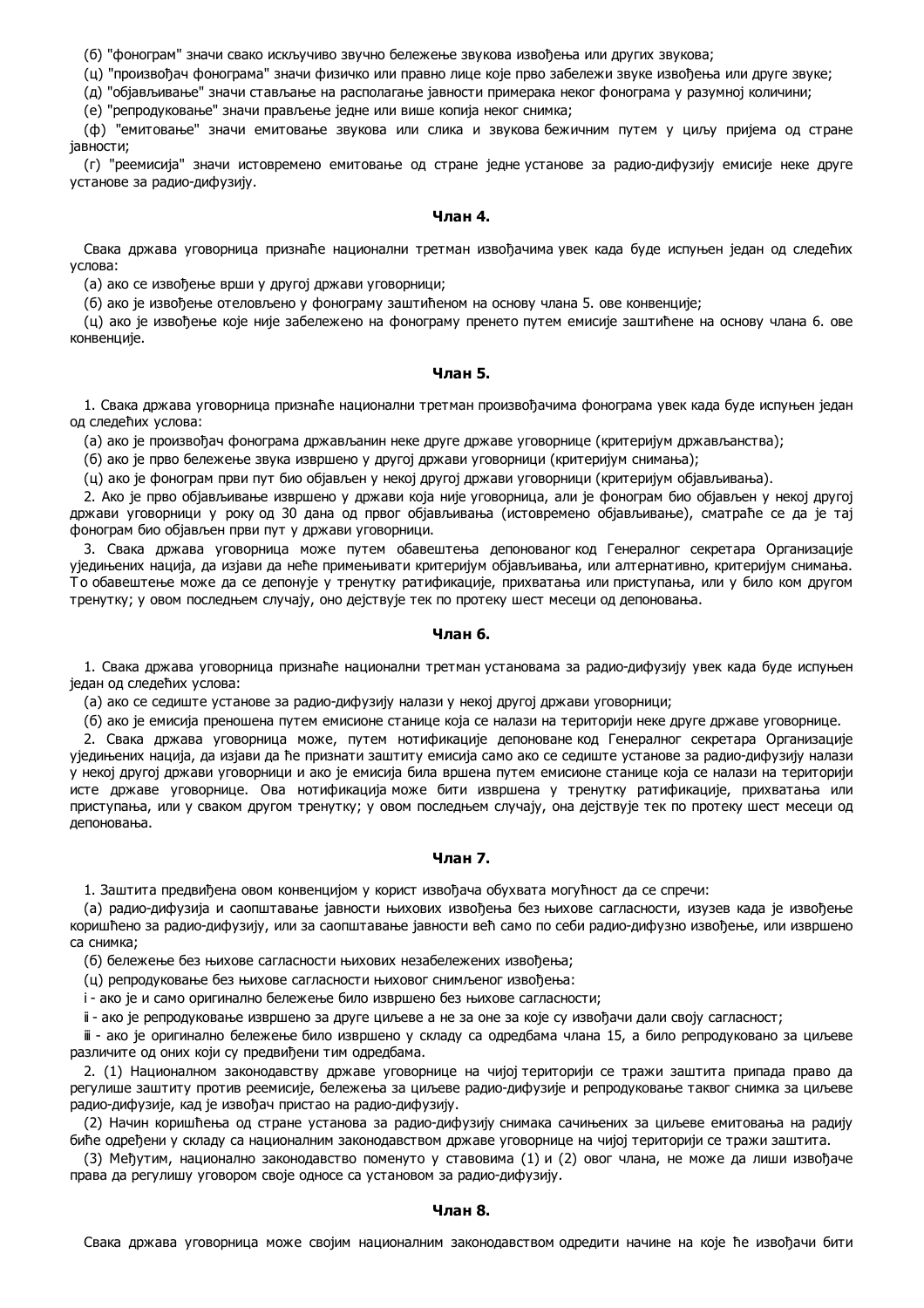представљени приликом вршења њихових права, када више њих учествују у истом извођењу.

#### **Члан 9.**

Свака држава уговорница може својим националним законодавством проширити заштиту предвиђену овом конвенцијом на уметнике који не изводе књижевна или уметничка дела.

#### **Члан 10.**

Произвођачи фонограма имају право да дозволе или забране непосредно или посредно репродуковање њихових фонограма.

## **Члан 11.**

Ако држава уговорница захтева на основу свог националног законодавства испуњење формалности код фонограма, као услов за заштиту права било произвођача фонограма, било извођача, било једних и других, сматраће се да су ти захтеви испуњени ако сви примерци објављеног фонограма у промету или њихови омоти носе напомену у виду знака (Р) уз навођење године првог објављивања, стављену на начин који даје разумно обавештење да је заштита захтевана; ако примерци или њихов омот не идентификују произвођача фонограма или носиоца лиценце уступљене од стране произвођача фонограма (путем имена, жига или неке друге погодне ознаке), напомена мора садржавати исто тако и име власника права произвођача фонограма. Најзад, ако примерци или њихов омот не идентификују главне извођаче, напомена мора да садржи и име лица коме, у земљи у којој је снимање извршено, припадају права тих извођача.

#### **Члан 12.**

Кад се фонограм, објављен у комерцијалне сврхе, или репродукција тог фонограма користе непосредно за радиодифузију или за било какво саопштавање јавности, корисник ће извођачима или произвођачима фонограма, или и једнима и другима исплатити једнократну правичну накнаду. Национално законодавство може, у недостатку споразума између тих страна, одредити услове расподеле те накнаде.

#### **Члан 13.**

Установе за радио-дифузију имају право да дозволе или забране:

(а) реемисију својих емисија;

(б) бележење својих емисија;

(ц) репродуковање:

i - снимака, извршених без њихове сагласности, њихових емисија;

ii - снимака, извршених у складу са одредбама члана 15, њихових емисија, и репродукованих за циљеве друкчије од оних који су наведени тим одредбама;

(д) саопштавање јавности њихових телевизијских емисија; кад је оно извршено на местима приступачним јавности уз плаћање улазнице, националном законодавству земље у којој се заштита овог права тражи, припада право да одреди услове вршења тог права.

# **Члан 14.**

Трајање заштите признате овом конвенцијом не може бити краће од 20 година, рачунајући од краја године у којој је:

(а) снимање извршено, за фонограме и извођења отеловљена у њима;

(б) извођење извршено, за извођења која нису отеловљена у фонограмима;

(ц) извршено извођење, за извођења.

#### **Члан 15.**

1. Свака држава уговорница може да предвиди својим националним законодавством изузетке од заштите зајемчене овом конвенцијом у следећим случајевима:

(а) кад је реч о приватном коришћењу;

(б) кад се користе краћи одломци приликом извештавања о актуелним догађајима;

(ц) кад нека установа за радио-дифузију изврши привремено снимање сопственим средствима и за сопствене емисије;

(д) кад се коришћење врши једино у сврху наставе или научног истраживања.

2. Независно од одредби става 1. овог члана, свака држава уговорница може да предвиди својим националним законодавством, у погледу заштите извођача, произвођача фонограма и установа за радио-дифузију, ограничења исте врсте као и она која су превиђена тим законодавством у погледу заштите ауторског права на књижевним и уметничким делима. Међутим, принудне лиценце могу се установљавати само уколико су у складу са овом конвенцијом.

### **Члан 16.**

1. Постајући учесница ове конвенције, свака држава прихвата све обавезе и ужива сва права која она предвиђа. Ипак, поједина држава може у сваком тренутку изјавити, путем обавештења које ће депоновати код Генералног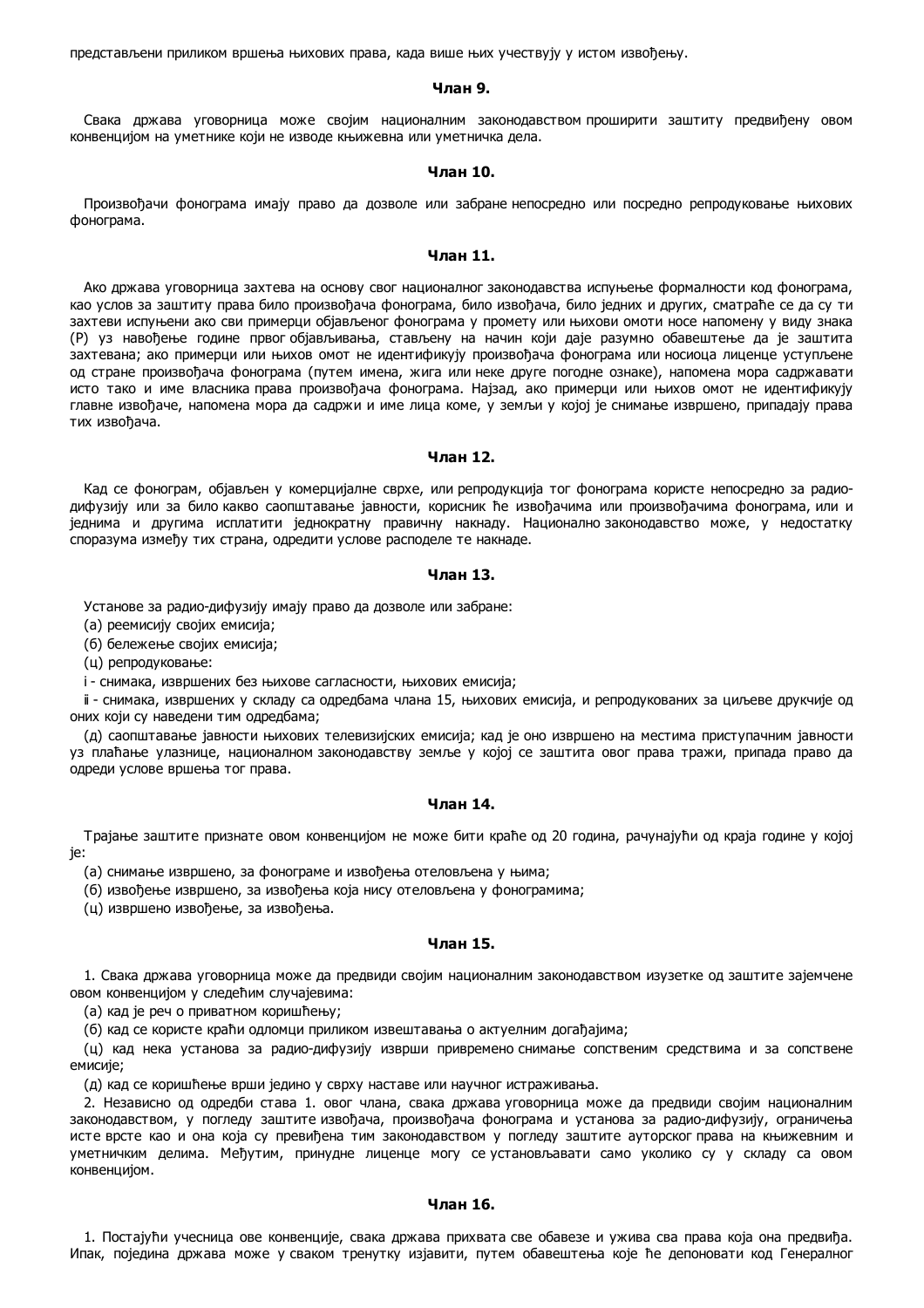секретара Организације уједињених нација:

(а) у погледу члана 12:

i - да неће примењивати одредбе тог члана;

ii - да неће примењивати одредбе тог члана у погледу извесних коришћења;

iii - да неће примењивати одредбе тог члана у погледу фонограма чији произвођач није држављанин неке државе уговорнице;

iv - да ће у погледу фонограма чији је произвођач држављанин неке друге државе уговорнице, ограничити заштиту предвиђену тим чланом, на обим и трајање заштите коју та држава уговорница признаје фонограмима први пут снимљеним од стране држављанина државе која је дала изјаву; међутим, кад држава уговорница чији је држављанин произвођач не признаје заштиту истом или истим корисницима права као и држава која је дала изјаву, неће се сматрати да та околност представља разлику у погледу обима заштите;

(б) у погледу члана 13, да неће примењивати одредбе тачке (д) тога члана; ако нека држава уговорница да такву изјаву, друге државе уговорнице неће бити обавезне да право предвиђено тачком (д) члана 13. признају установама за радио-дифузију чије се седиште налази на територији те државе.

2. Ако се обавештење о којем је реч у ставу 1. овог члана депонује после дана депоновања инструмента о ратификацији, прихватању или приступању, оно ступа на снагу тек по протеку шест месеци од депоновања.

## **Члан 17.**

Свака држава чије национално законодавство које је на снази на дан 26. октобра 1961. године признаје произвођачима фонограм заштиту установљену само на основу критеријума снимања може, путем обавештења које депонује код Генералног секретара Организације уједињених нација у исто време кад и свој инструмент о ратификацији, прихватању или приступању, изјавити да ће у духу члана 5. примењивати само тај критеријум снимања, а у сврхе става 1. тачке (а) под iii и iv члана 16. тај исти критеријум снимања уместо критеријума држављанства произвођача.

# **Члан 18.**

Свака држава уговорница која је учинила неку од изјава предвиђених чланом 5. став 3, чланом 6. став 2, чланом 16. став 1. или чланом 17. може, путем новог обавештења упућеног Генералном секретару Организације уједињених нација, смањити њен домашај или је повући.

# **Члан 19.**

Без обзира на све друге одредбе ове конвенције, члан 7. престаје да се примењује чим неки извођач да свој пристанак да се његово извођење унесе у визуелни или аудио-визуелни снимак.

#### **Члан 20.**

1. Ова конвенција не дира у права стечена у било којој од држава уговорница пре дана ступања на снагу ове конвенције за ту државу.

2. Ниједна држава уговорница неће бити обавезна да примењује одредбе ове конвенције на извршена извођења или емисије или на фонограме забелеђене пре дана ступања на снагу конвенције за ту државу.

# **Члан 21.**

Заштита предвиђена овом конвенцијом не може ићи на штету заштите коју би иначе могли уживати извођачи, произвођачи фонограма и установе за радио-дифузију.

#### **Члан 22.**

Државе уговорнице задржавају за себе право да међусобно закључују посебне споразуме, уколико ти споразуми признају извођачима, произвођачима фонограма или установама за радио-дифузију шира права од оних која су им призната конвенцијом, или уколико садрже друге одредбе које нису у супротности са овом конвенцијом.

# **Члан 23.**

Ова конвенција биће депонована код Генералног секретара Организације уједињених нација. Она је, до 30. јуна 1962. године, отворена за потписивање од стране држава које су биле позване на Дипломатску конференцију о међународној заштити извођача, произвођача фонограма и установа за радио-дифузију, које су чланице Универзалне конвенције о ауторском праву или су чланице Међународне уније за заштиту књижевних и уметничких дела.

#### **Члан 24.**

1. Ова конвенција биће подвргнута ратификацији или прихватању држава потписница.

2. Ова конвенција је отворена за приступање од стране држава позваних на конференцију означену у члану 23, као и за приступање од стране било које државе чланице Организације уједињених нација, под условом да је држава која приступа чланица Универзалне конвенције о ауторском праву или Међународне уније за заштиту књижевних и уметничких дела.

3. Ратификација, прихватање или приступање врши се депоновањем у ту сврху сачињеног инструмента код Генералног секретара Уједињених нација.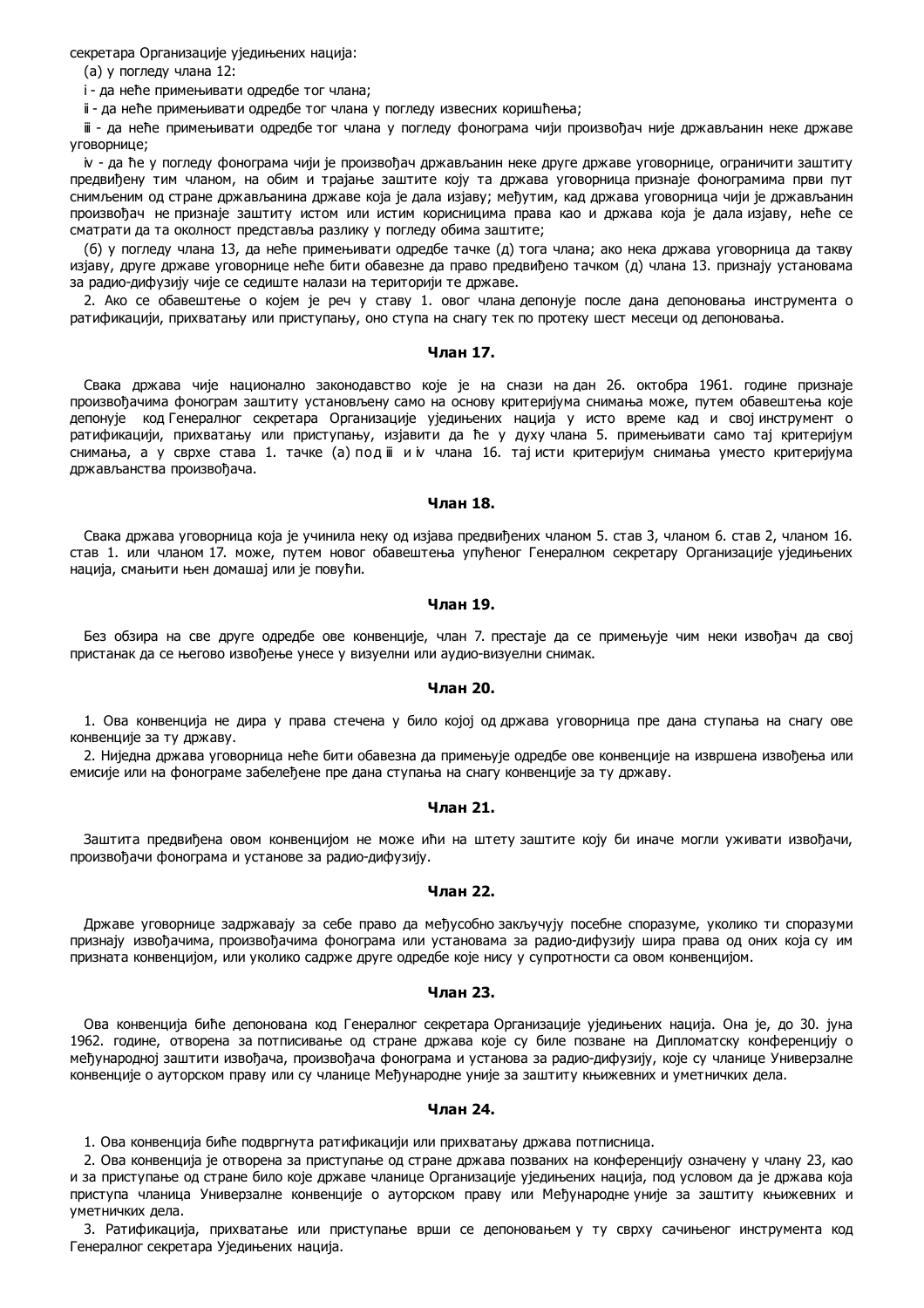#### **Члан 25.**

1. Ова конвенција ступа на снагу три месеца после дана депоновања шестог инструмента о ратификацији, прихватању или приступању.

2. После тога, конвенција ће ступити на снагу, за сваку државу, три месеца после депоновања њеног инструмента о ратификацији, прихватању или приступању.

#### **Члан 26.**

1. Свака држава уговорница се обавезује да ће сагласно одредбама свог устава, предузети мере потребне за обезбеђење примене ове конвенције.

2. У тренутку депоновања свог инструмента о ратификацији, прихватању или приступању, свака држава мора да буде у стању да, сагласно свом националном законодавству, спроведе у живот одредбе ове конвенције.

#### **Члан 27.**

1. Свака држава може, приликом ратификације, прихватања или приступања, или у сваком другом тренутку, да изјави путем обавештења упућеног Генералном секретару Организације уједињених нација, да се ова конвенција проширује на све, или на било коју од територија које она заступа у међународним односима, под условом да се на те територије примењује Универзална конвенција о ауторском праву или Међународна конвенција о заштити књижевних и уметничких дела. То обавештење дејствује по протеку три месеца од дана његовог пријема.

2. Изјаве и нотификације поменуте у члану 5. став 3, у члану 6. став 2, у члану 16. став 1, у чл. 17. или 18, могу бити проширене на све или на било коју од територија о којима је реч у ставу 1. овог члана.

#### **Члан 28.**

1. Свака држава уговорница може да откаже ову конвенцију, било у сопствено име, било у име ма које или свих територија поменутих у члану 27.

2. Отказивање се врши путем нотификације упућене Генералном секретару Организације уједињених нација и дејствује по протеку дванаест месеци од дана пријема нотификације.

3. Држава чланица не може да врши право отказивања предвиђено овим чланом пре истека рока од пет година, рачунајући од дана ступања на снагу конвенције у односу на ту државу.

4. Свака држава уговорница престаје бити чланица конвенције од тренутка када престане да буде чланица универзалне конвенције о ауторском праву или Међународне уније за заштиту књижевних и уметничких дела.

5. Ова конвенција престаје да се примењује на свакој територији поменутој у члану 27. чим на тој територији престане да се примењује Универзална конвенција о ауторском праву или Међународна конвенција о заштити књижевних и уметничких дела.

#### **Члан 29.**

1. После пет година од дана ступања на снагу ове конвенције, свака држава уговорница може, путем нотификације упућене Генералном секретару Организације уједињених нација да затражи сазивање конференције за ревизију конвенције. Генерални секретар обавестиће о овом захтеву све државе уговорнице. Ако, у року од шест месеци од дана обавештења које је упутио Генерални секретар Организације уједињених нација, најмање половина држава уговорница овоме саопшти свој пристанак на тај захтев, генерални секретар ће обавестити генералног секретара Међународног бироа рада, генералног директора Организације уједињених нација за просвету, науку и културу и директора Бироа Међународне уније за заштиту књижевних и уметничких дела, који сазивају Конференцију за ревизију у сарадњи са међувладиним комитетом предвиђеним чланом 32.

2. Свака ревизија ове конвенције мора да буде прихваћена већином од две трећине држава које присуствују Конференцији за ревизију, под условом да ова већина садржи две трећине држава које су, у време Конференције за ревизију, чланице конвенције.

3. У случају усвајања конвенције која садржи потпуну или делимичну ревизију ове конвенције, уколико нова конвенција не одређује друкчије:

(а) ова конвенција престаће да буде отворена за ратификацију, прихватање или приступање, почев од дана ступања на снагу нове конвенције која садржи ревизију;

(б) ова конвенција остаће на снази у односима држава које не буду постале чланице нове конвенције.

#### **Члан 30.**

Сваки спор између две или више држава уговорница о тумачењу или примени ове конвенције, који не буде решен путем преговора, изнеће се, на захтев једне од страна у спору, пред Међународни суд правде на решавање, осим ако се заинтересоване државе не споразумеју о неком другом начину решавања.

#### **Члан 31.**

Не наносећи повреду одредбама члана 5. став 3, члана 6. став 2, члана 16. став 1. и члана 17, није дозвољено стављање било какве резерве на ову конвенцију.

#### **Члан 32.**

1. Установљава се међувладин комитет чији је задатак: